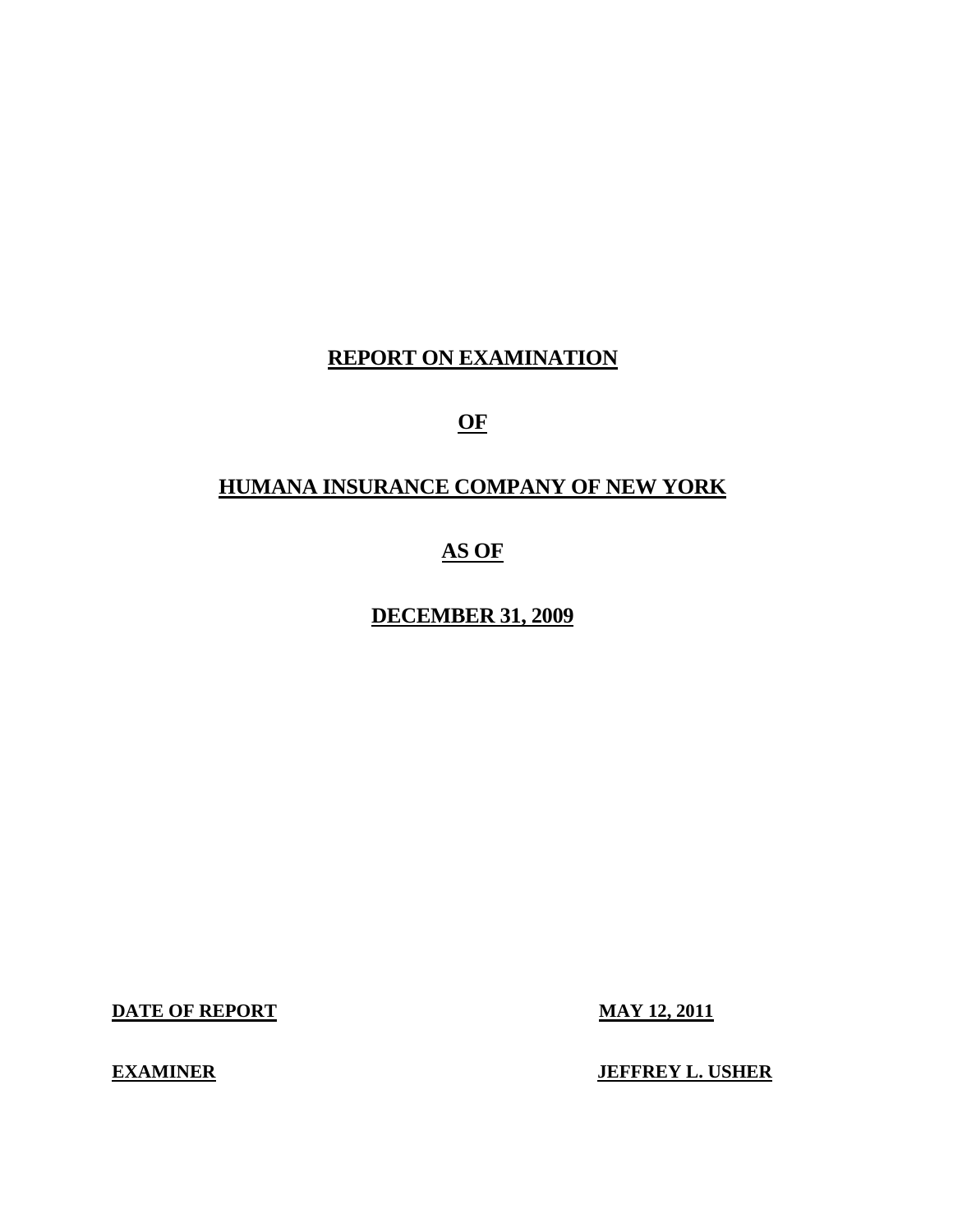# **TABLE OF CONTENTS**

| <u>ITEM NO.</u>  |                                                                                     | PAGE NO.       |
|------------------|-------------------------------------------------------------------------------------|----------------|
| 1.               | Scope of the examination                                                            | $\overline{2}$ |
| 2.               | Description of the Company                                                          | 4              |
|                  | Management and controls<br>А.                                                       | 4              |
|                  | <b>B.</b><br>Corporate governance                                                   | $8\,$          |
|                  | C. Territory and plan of operation                                                  | 9              |
|                  | Holding company system<br>D.                                                        | 12             |
|                  | Custodial agreements<br>Е.                                                          | 14             |
| 3.               | <b>Financial statements</b>                                                         | 16             |
|                  | <b>Balance</b> sheet<br>$A_{-}$                                                     | 16             |
|                  | <b>B.</b><br>Statement of revenue and expenses and change<br>in capital and surplus | 18             |
| $\overline{4}$ . | Claims unpaid                                                                       | 19             |
| 5.               | Market conduct activities                                                           | 20             |
| 6.               | Summary of comments and recommendations                                             | 21             |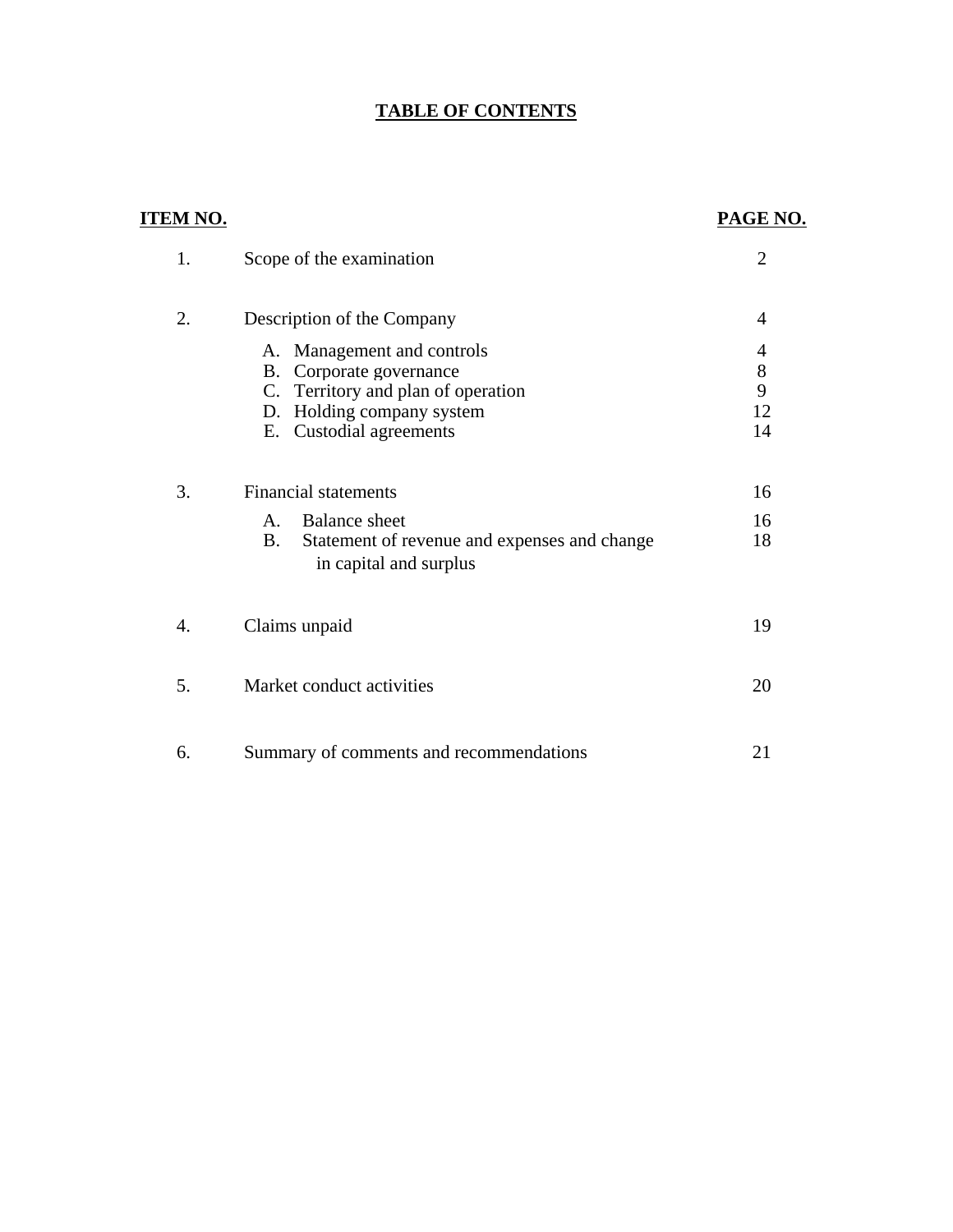

STATE OF NEW YORK INSURANCE DEPARTMENT 25 BEAVER STREET NEW YORK, NEW YORK 10004

Andrew M. Cuomo Governor Superintendent Superintendent Superintendent Superintendent Superintendent Superintendent Superintendent

James J. Wrynn

May 12, 2011

Honorable James J. Wrynn Superintendent of Insurance Albany, New York 12257

Sir:

Pursuant to the requirements of the New York Insurance Law and acting in accordance with the instructions contained in Appointment Number 30520, dated May 12, 2010, attached hereto, I have made an examination into the condition and affairs of Humana Insurance Company of New York, an accident and health insurer licensed pursuant to Article 42 of the New York Insurance Law, as of December 31, 2009, and submit the following report thereon.

The examination was conducted at the home office of Humana Insurance Company of New York located at 500 W. Main Street, Louisville, Kentucky.

Wherever the designations "HICNY" or the "Company" appear herein, without qualification, they should be understood to indicate Humana Insurance Company of New York.

Wherever the designations "HI" or the "Parent" appear herein, without qualification, they should be understood to indicate Humana, Inc.; HICNY's parent company.

## **<http://www.ins.state.ny.us>**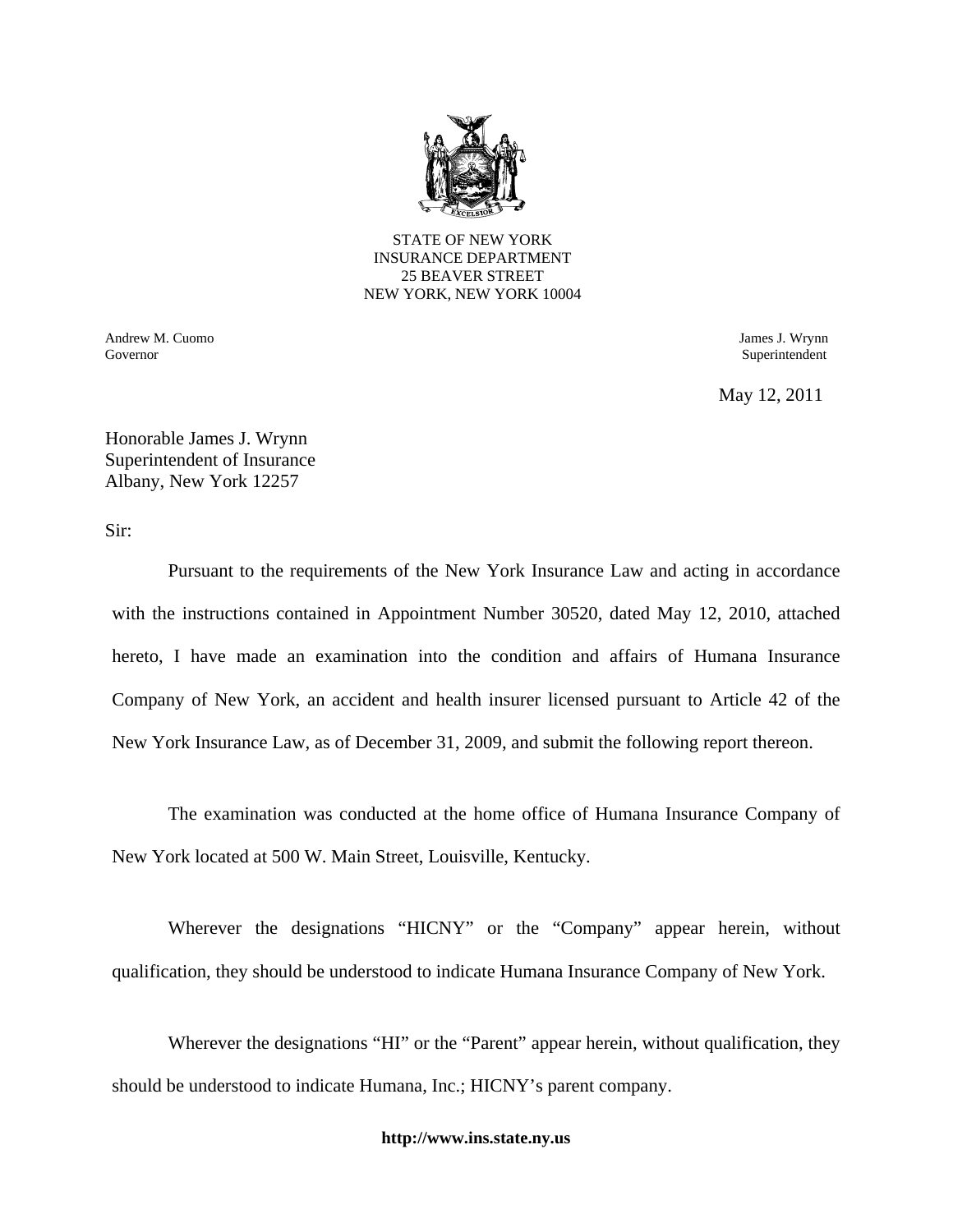Wherever the designation the "Department" appears herein, without qualification, it should be understood to indicate the New York State Insurance Department.

#### **1. SCOPE OF THE EXAMINATION**

An "on organization" examination of the Humana Insurance Company of New York was conducted as of December 31, 2005. This examination of the Company was a combined (financial and market conduct) examination and covered the four-year period from January 1, 2006 to December 31, 2009. The financial component of the examination was conducted as a financial examination, as defined in the National Association of Insurance Commissioners' ("NAIC") *Financial Condition Examiners Handbook, 2009 Edition* (the "Handbook"). The examination was conducted observing the guidelines and procedures in the Handbook, and where deemed appropriate by the examiner, transactions occurring subsequent to December 31, 2009, were also reviewed.

The examination was conducted on a risk-focused basis in accordance with the provisions of the Handbook, which provides guidance for the establishment of an examination plan based on the examiner's assessment of risk in the Company's operations and utilizes that evaluation in formulating the nature and extent of the examination. The risk-focused examination approach was included in the Handbook for the first time in 2007; thus, this was the first such type of examination of the Company. The examiner planned and performed the examination to evaluate the Company's current financial condition, as well as identify prospective risks that may threaten the future solvency of HICNY.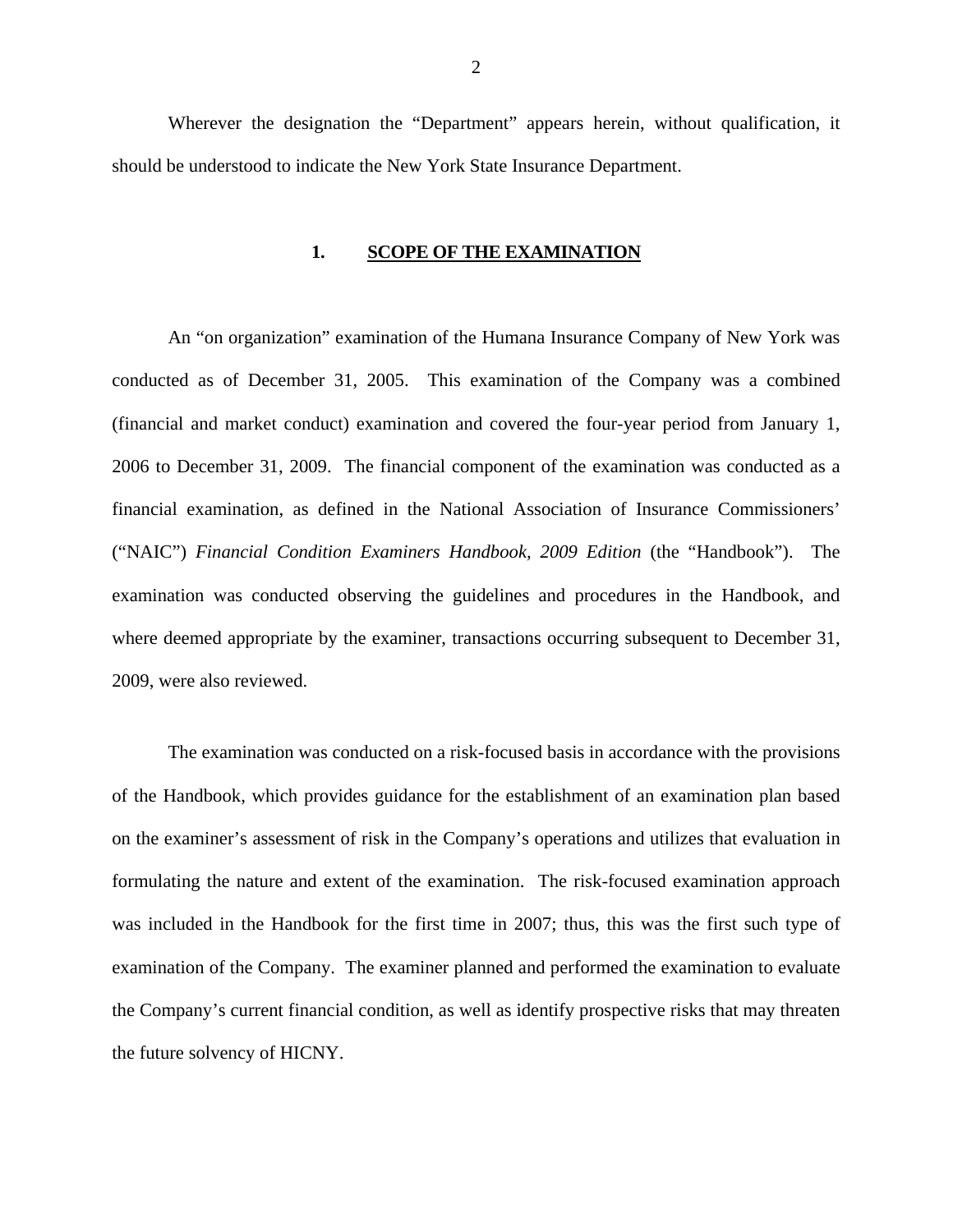The examiners identified key processes, assessed the risks within those processes and assessed the internal control systems and procedures used to mitigate those risks. The examination also included an assessment of the principles used and significant estimates made by management, an evaluation of the overall financial statement presentation, and determined management's compliance with the Department's statutes and guidelines, Statutory Accounting Principles, as adopted by the Department, and NAIC Annual Statement instructions.

Information concerning the Company's organizational structure, business approach and control environment were utilized to develop the examination approach. The examination evaluated the Company's risks and management activities in accordance with the NAIC's nine branded risk categories.

These categories are as follows:

- Pricing/Underwriting
- Reserving
- Operational
- Strategic
- Credit
- Market
- Liquidity
- Legal
- Reputational

The Company was audited annually, for the years 2006 through 2009, by the accounting firm of PricewaterhouseCoopers LLP ("PwC"). The Company received an unqualified opinion in each of those years. Certain audit work papers of PwC were reviewed and relied upon in conjunction with this examination. A review was also made of the Parent's Internal Audit function and Enterprise Risk Management program, as they relate to the Company.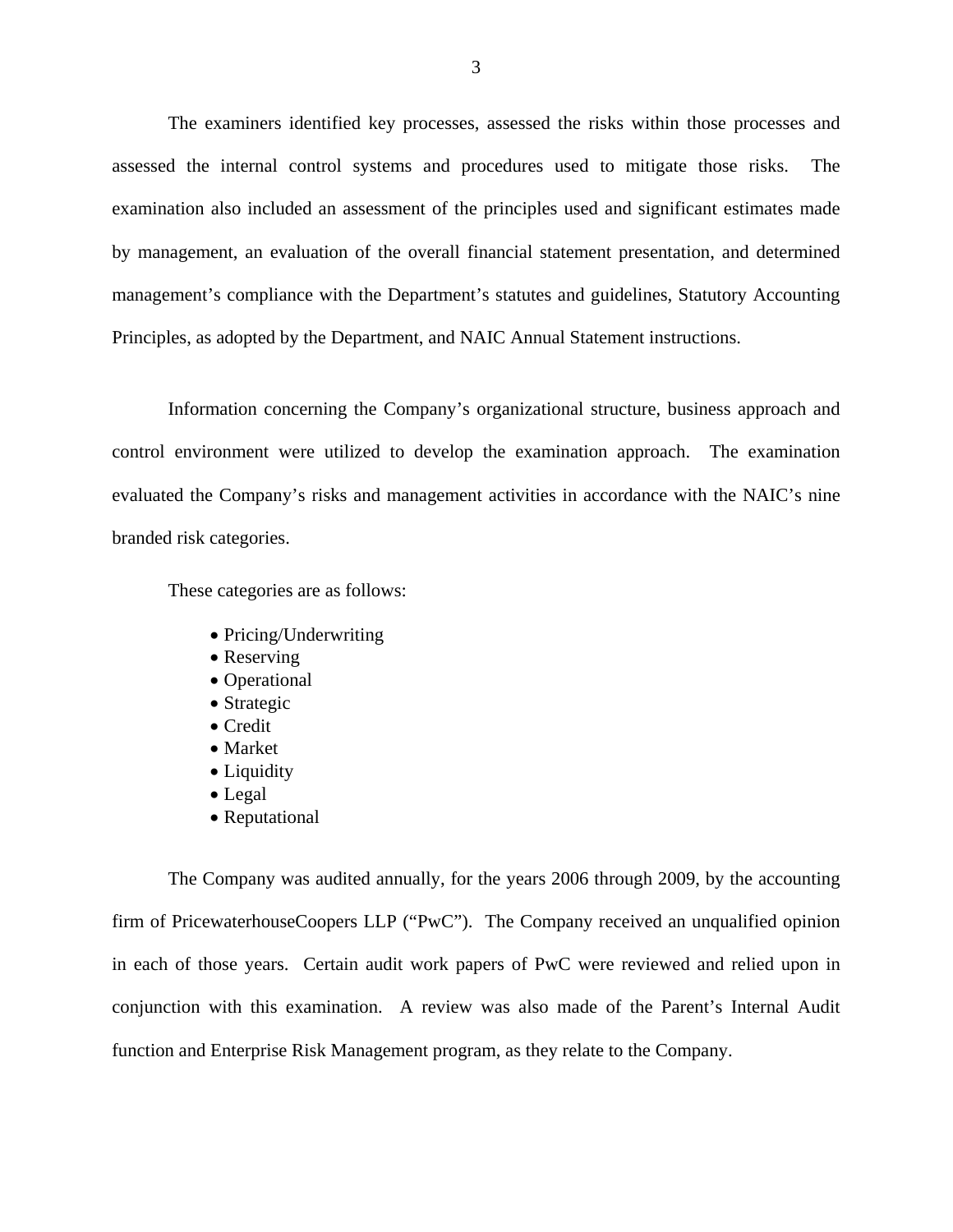<span id="page-5-0"></span>This report on examination is confined to financial statements and comments on those matters which involve departures from laws, regulations or rules, or which require explanation or description.

#### **2. DESCRIPTION OF THE COMPANY**

Humana Insurance Company of New York ("HICNY") is a wholly-owned subsidiary of Humana Inc., HICNY's Parent.

Humana Insurance Company of New York is a for-profit stock insurance company, licensed pursuant to Article 42 of the New York Insurance Law to offer coordinated health insurance coverage in the State of New York under Section 1113(a)(3). HICNY provides medical and prescription drug coverage solely to Medicare-eligible individuals under Medicare Advantage, Medicare Advantage Plus and Medicare Prescription Drug Part D contracts with the Centers for Medicare and Medicaid Services ("CMS"). In addition, HICNY writes supplemental Medicare coverage; however, it is a very small part of HICNY's operations.

## A. Management and Controls

Pursuant to the Company's Charter and By-Laws, management of the Company is to be vested in a Board of Directors ("BOD") consisting of not less than thirteen (13), and no more than twenty-five (25) members. The thirteen (13) directors of the Company as of December 31, 2009, were as follows: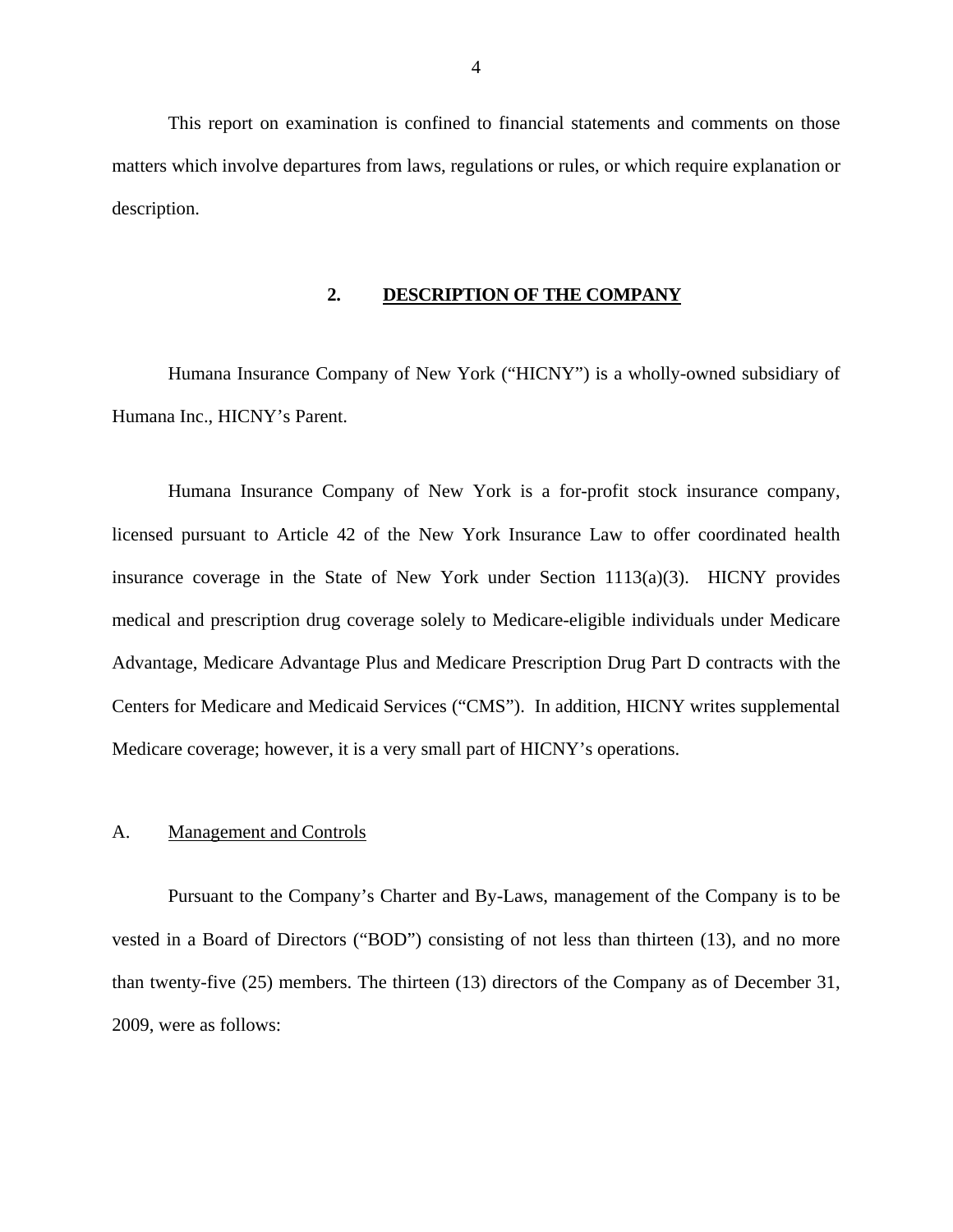#### Name and Residence

George G. Bauernfeind Louisville, Kentucky

James H. Bloem Louisville, Kentucky

Bruce J. Goodman Louisville, Kentucky

Paul A. Leo Albany, New York

Thomas J. Liston Louisville, Kentucky

Heidi S. Margulis Louisville, Kentucky

Michael B. McCallister Louisville, Kentucky

Steven E. McCulley Louisville, Kentucky

James E. Murray Louisville, Kentucky

Kathleen Pellegrino Louisville, Kentucky

Bruce D. Perkins Prospect, Kentucky

Barbara J. Wagner Altamont, New York

Melissa L. Weaver, M.D. Louisville, Kentucky

Principal Business Affiliation

Vice President, Humana Inc.

Senior Vice President & CFO, Humana Inc.

Senior VP & Chief Service & Information Officer, Humana Inc.

Market Manager, Humana MarketPoint, Inc.

Senior VP-Senior Products, Humana Inc.

Senior Vice President-Government Relations, Humana Inc.

Chairman of the Board of Directors & Chief Executive Officer, Humana Inc.

Vice President & Controller, Humana Inc.

Chief Operating Officer, Humana Inc.

Vice President, Deputy Counsel & Assistant Secretary, Humana Inc.

Senior VP HealthCare Delivery Systems, & Clinical Processes, Humana Inc.

Market Manager, Humana MarketPoint, Inc.

Vice President, Humana, Inc.

5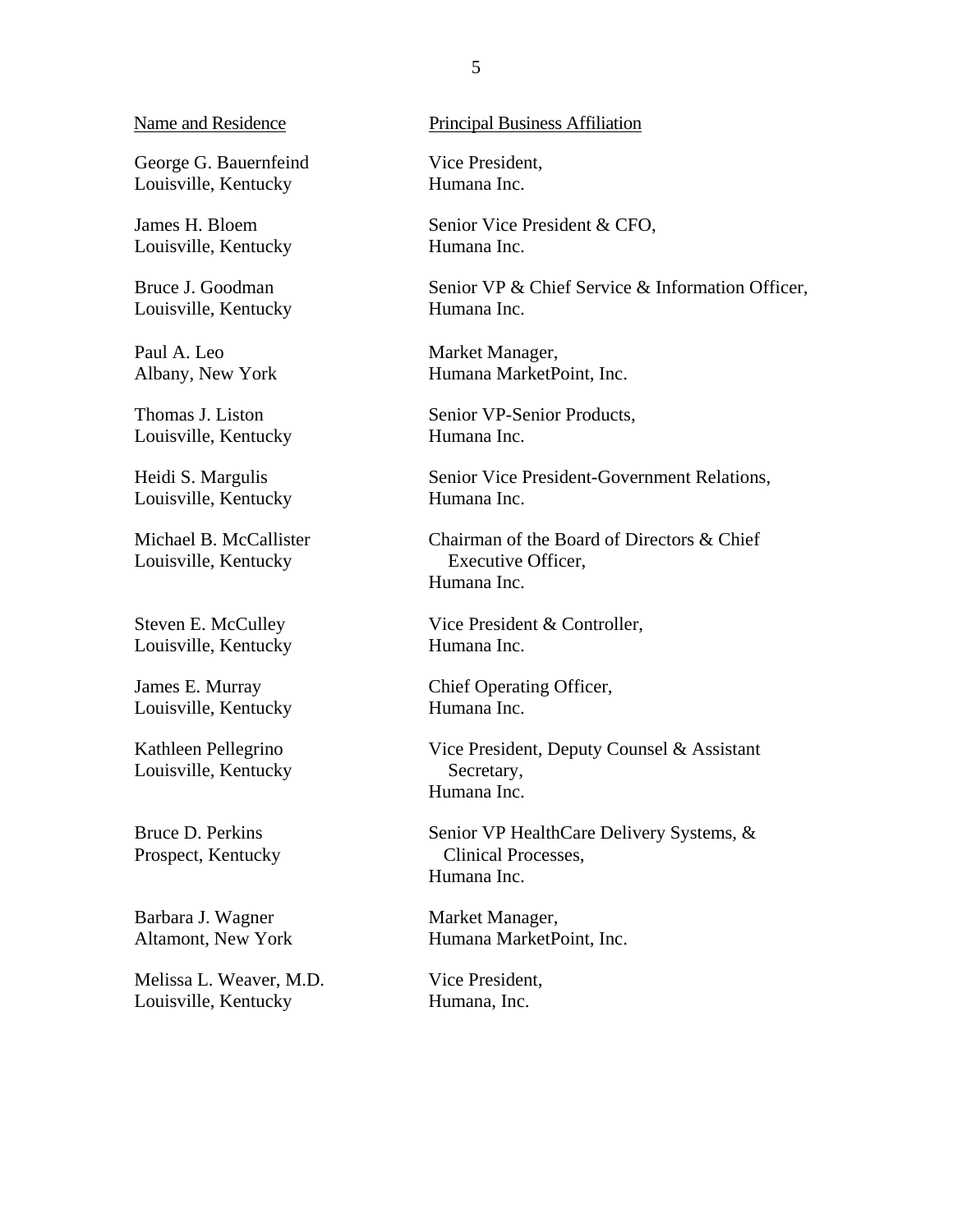A review of the BOD's minutes and members' attendance during the period under examination for HICNY revealed that the BOD did not hold any meetings during this period. All decisions made and actions taken by the BOD during this period were through written consent. The Board has a responsibility to meet regularly to consult and provide guidance to Company management regarding the management of the business affairs of the Company. It should be noted however that, Article III, Section 4, of the Company's By-Laws states in part:

> *"A regular meeting of the Board of Directors shall be held without other notice than this Bylaw, immediately after, and at the same place, as the annual meeting of shareholders.*

It is recommended that the Board of Directors hold board meetings on at least a quarterly basis during each calendar year.

It should be further noted that Article III, Section 4, of the Company's By-Laws states in

part:

"…*whenever the laws of the State of New York authorize or permit directors to act other than at a meeting, including but not limited to acting through unanimous written consents, then such actions shall be as effective as if taken by the directors at a meeting; provided, however, that use of unanimous written consents by the Board shall be limited to occasions when time is of the essence and shall not in any case be used in lieu of a regularly scheduled meeting.*"

It is also recommended that HICNY comply with its By-Laws by only using unanimous written consents by the BOD in lieu of a regularly scheduled meeting, in defined limited occasions.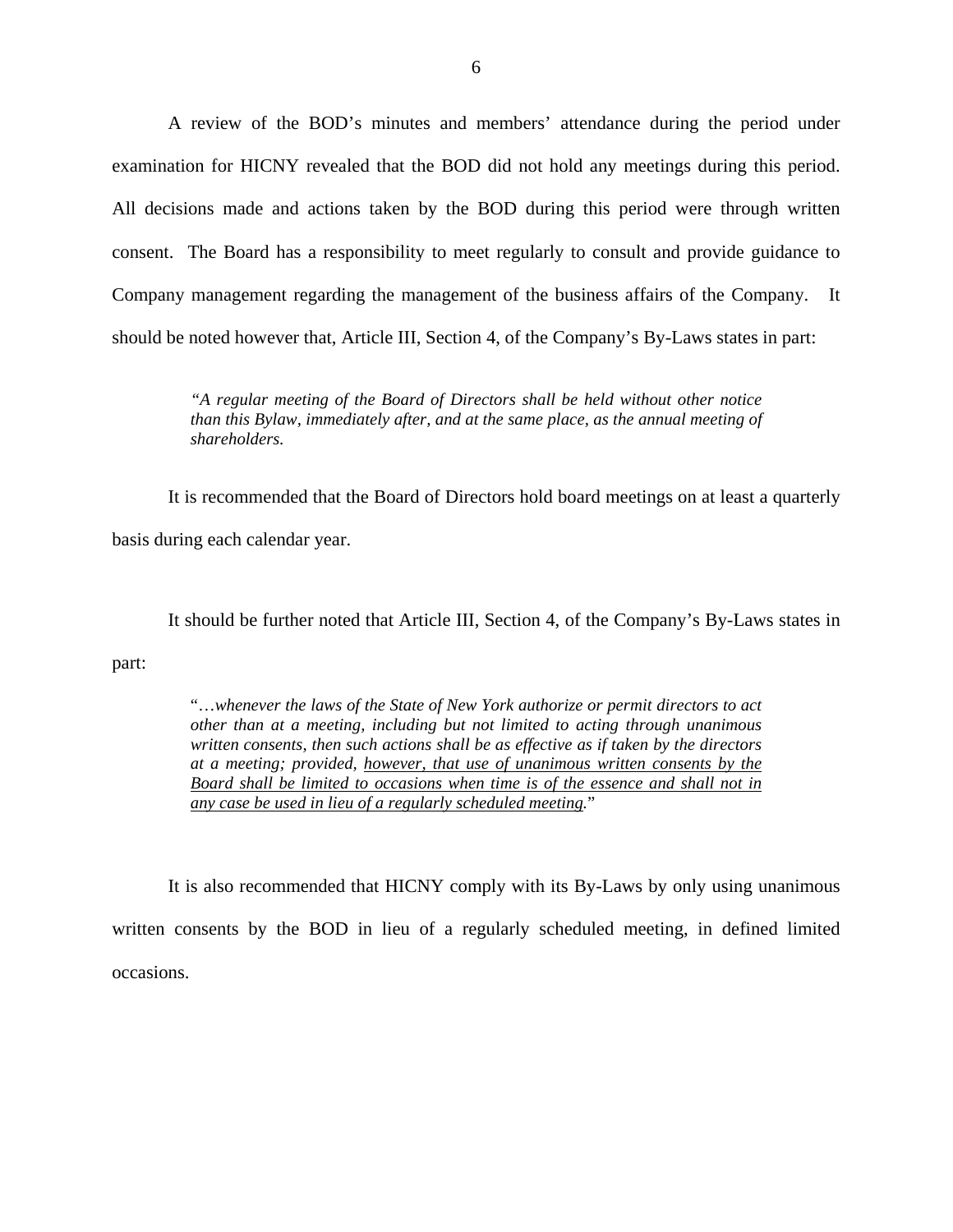Article III, Section 3, of the Company's By-Laws states:

"*The Board of Directors from time to time may appoint such standing or special committee as it may deem for the best interest of the Corporation, but no such committee shall have any power, except such as are expressly conferred upon it by the Board of Directors and as are otherwise permitted by law. At least one member of each committee shall be a board member.*"

A review of the list of Company's Finance Committee members revealed that none of the representatives were members of its Board of Directors.

It is recommended that the Company comply with Article III, Section 3, of its By-Laws and appoint a Board member(s) to the Finance Committee.

In addition, it was noted that the Company's Board of Directors did not adopt, as required by Department Circular Letter No. 9 (1999), procedures to ensure that all claims are being processed accurately, uniformly, and in accordance with applicable statutes, rules, and regulations.

It is recommended that HICNY's Board of Directors comply with the process requirements set forth in Department Circular Letter No. 9 (1999).

The principal officers of the Company as of December 31, 2009 were as follows:

| Name                   | Title                                        |
|------------------------|----------------------------------------------|
| Michael B. McCallister | President & Chief Executive Officer          |
| James E. Murray        | <b>Chief Operating Officer</b>               |
| Thomas J. Liston       | <b>Senior Vice President Senior Products</b> |
| James H. Bloem         | Senior Vice President, Chief Financial       |
|                        | Officer & Treasurer                          |
| Bruce J. Goodman       | Senior Vice President and Chief Service and  |
|                        | Information Officer                          |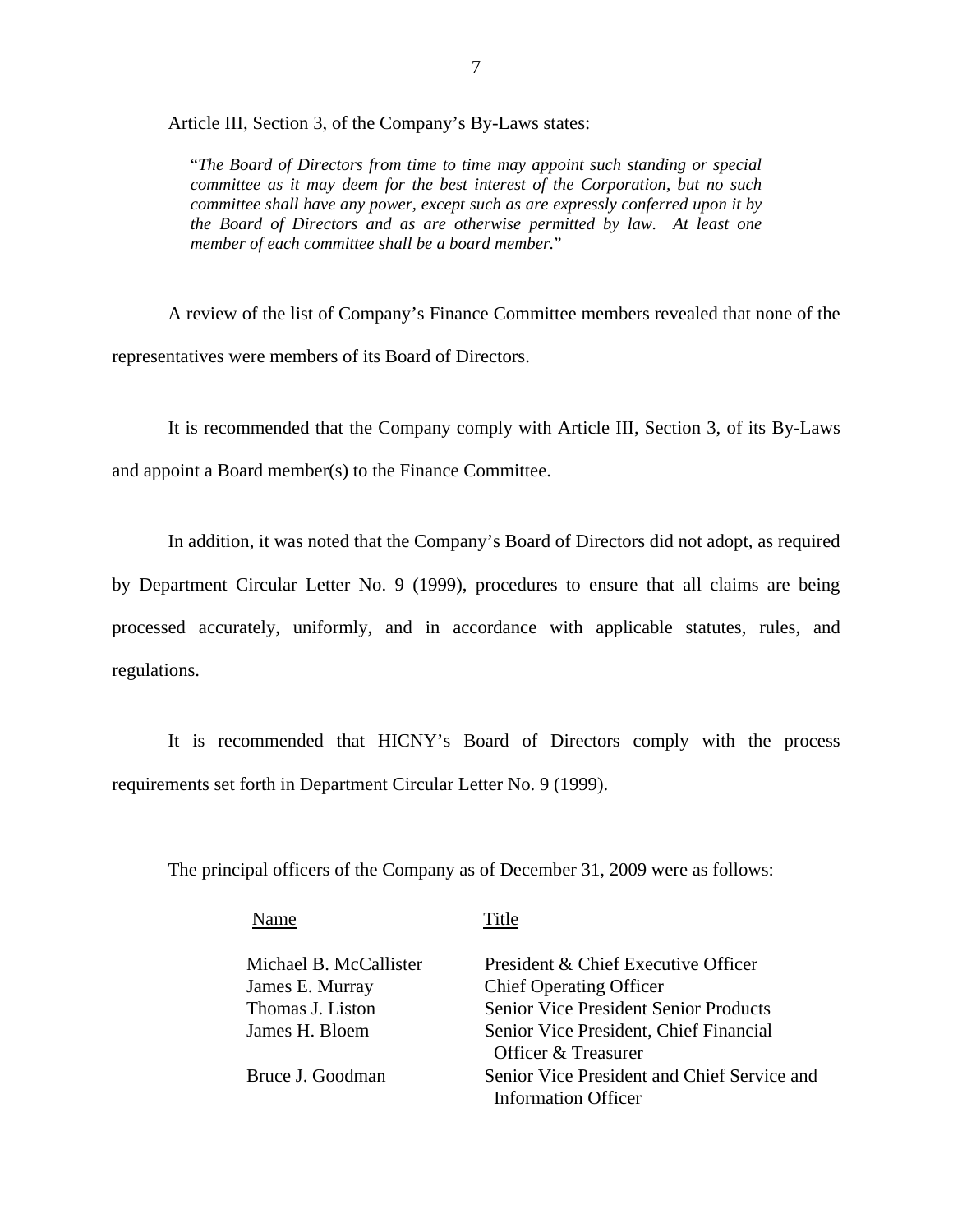<span id="page-9-0"></span>

| Name                   | Title                                                               |
|------------------------|---------------------------------------------------------------------|
| Heidi S. Margulis      | Senior Vice President                                               |
| Frank M. Armine        | <b>Appointed Actuary</b>                                            |
| Elizabeth D. Bierbower | Vice President/Chief Operating Officer<br><b>Specialty Benefits</b> |
| Joan O. Lenahan        | Vice President and Corporate Secretary                              |
| Kathleen Pellegrino    | Vice President and Assistant Secretary                              |

## B. Corporate Governance

The Company's Parent, Humana Inc., is a publicly traded, diversified health insurance company subject to the Sarbanes-Oxley Act of 2002. Corporate Governance, Internal Audit and Enterprise Risk Management ("ERM") for the Company is provided by Humana Inc.; thus, unless otherwise noted, references to Humana Inc. are applicable to the Company.

Humana Inc. has adopted an ERM framework for proactively addressing and mitigating risks, including prospective business risks. Exhibit M of the Handbook (*Understanding the Corporate Governance Structure*) was utilized by the examiner as guidance for assessing Corporate Governance. Overall, it was determined that the Company's Corporate Governance structure is adequate, sets an appropriate "tone at the top", supports a proactive approach to operational risk management, and contributes to an effective system of internal controls. It was found that Humana Inc.'s BOD and key executives encourage integrity and ethical behavior throughout the organization and that senior management promotes a corporate culture that acknowledges, understands and maintains an effective control environment.

Humana Inc.'s management has an adequate approach to identifying and mitigating risks across the organization, including prospective business risks. Humana Inc. deals proactively with its areas of risk, and its management is knowledgeable about mitigation strategies. Through

8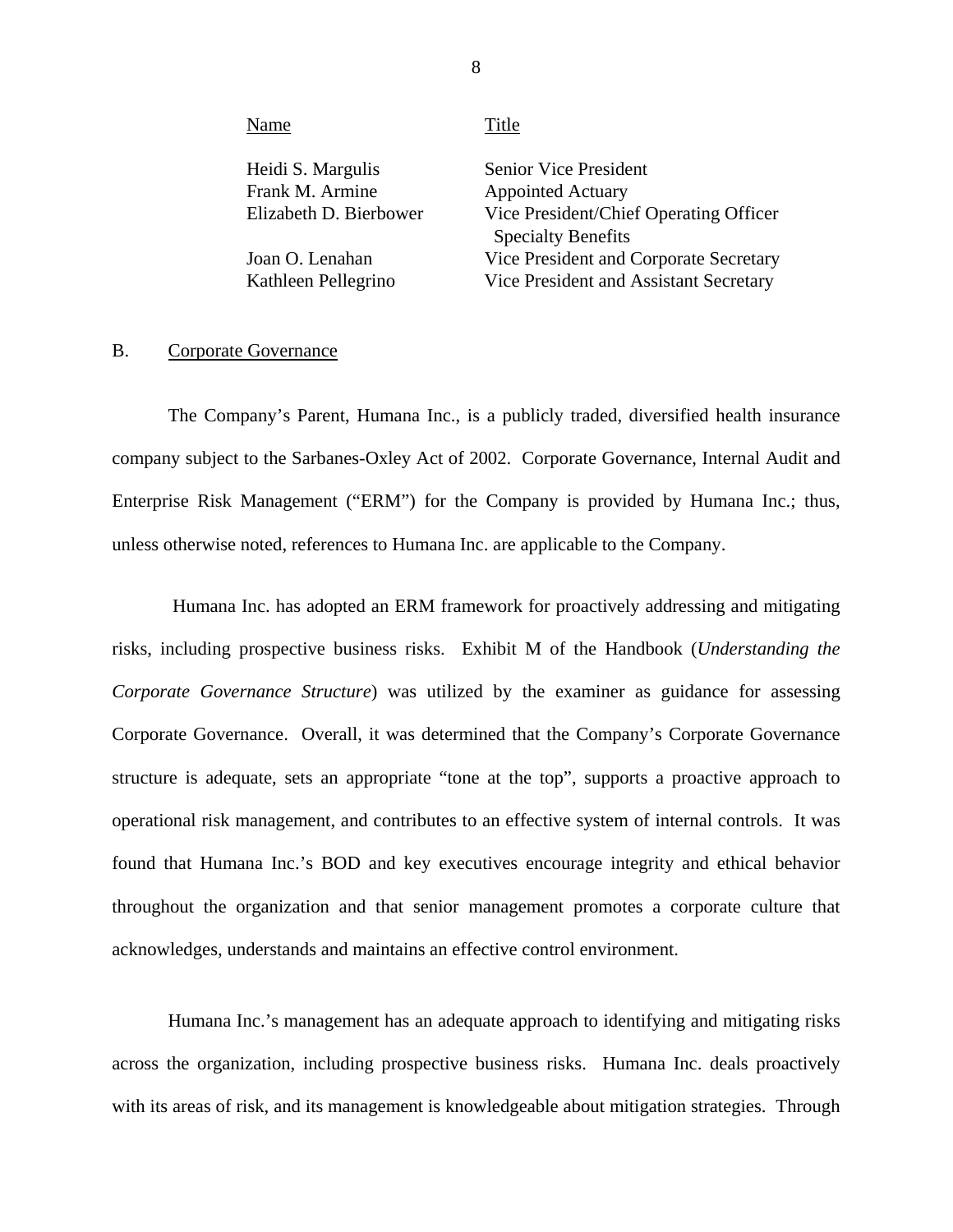<span id="page-10-0"></span>risk discussions and other measures, Humana Inc.'s management reviews significant issues and reacts to changes in the environment with a clear commitment to address risk factors and manage the business accordingly. Humana Inc.'s overall risk management process takes a proactive approach to identifying, tracking, and dealing with significant current and emerging risk factors.

Humana Inc. has an established Internal Audit Department ("IAD") function, which is independent of management, to serve Humana Inc. and its subsidiaries. The Audit Committee of the Humana Inc. BOD (the "Audit Committee" or "AC"), is comprised entirely of members independent of Humana Inc. and HICNY.

The IAD assists all levels of management by reviewing and testing financial and operational controls and processes established by management to ensure compliance with laws, regulations and Humana Inc.'s policies. The scope of the IAD program is coordinated with Humana Inc.'s independent certified public accountant to ensure optimal audit coverage and maximum efficiency.

During the course of this examination, consideration was given to the significance and potential impact of certain IAD findings. To the extent possible, the examiner relied upon work performed by the IAD, as prescribed by the NAIC Handbook.

## C. Territory and Plan of Operation

HICNY is licensed in the State of New York to offer coordinated health insurance coverage as an accident and health insurer and provides medical coverage solely to Medicare eligible individuals. HICNY contracts with the Centers for Medicare and Medicaid Services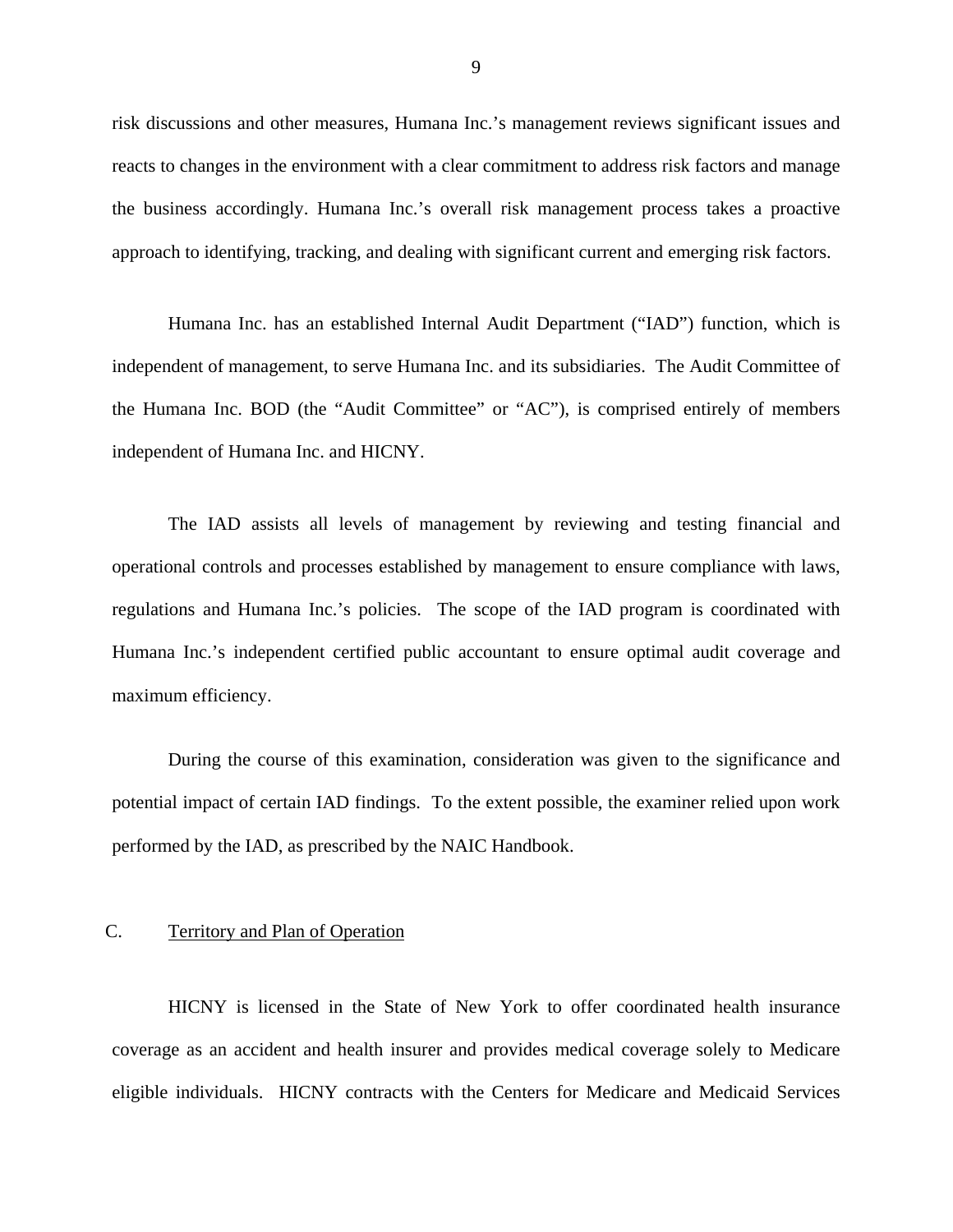("CMS") to cover Medicare Advantage, Medicare Advantage Plus and Medicare Prescription Drug Part D stand-alone programs that provide a comprehensive array of health insurance benefits, including wellness programs to Medicare eligible individuals, in exchange for contractual payment(s) received from CMS.

An enrollee in Medicare Advantage receives benefits in excess of traditional Medicare, including: reduced cost sharing, enhanced prescription drug benefits, care coordination, case management, disease management, wellness and prevention programs and reduced monthly Part B premiums (Physician Care and other services).

The Company offers Private Fee-For-Service ("PFFS") plans which have no preferred network. Individuals in these plans pay a premium to receive typical Medicare Advantage benefits, along with the freedom to choose any health care provider that accepts as reimbursement, rates equivalent to traditional Medicare payment rates.

HICNY offers stand-alone Medicare prescription Drug Part D plans which offer basic coverage with mandated benefits, as well as plans providing enhanced coverage with varying degrees of out-of-pocket costs for premiums, deductibles and co-insurance. The provisions of the stand-alone prescription drug plans are applicable to the Medicare Advantage plans.

In addition, HICNY writes Supplemental Medicare Coverage; however, it is a small line of business. In 2006 to 2008 the Company had zero written premiums for Supplemental Medicare Coverage. In 2009 the Company had written premiums of \$94,386.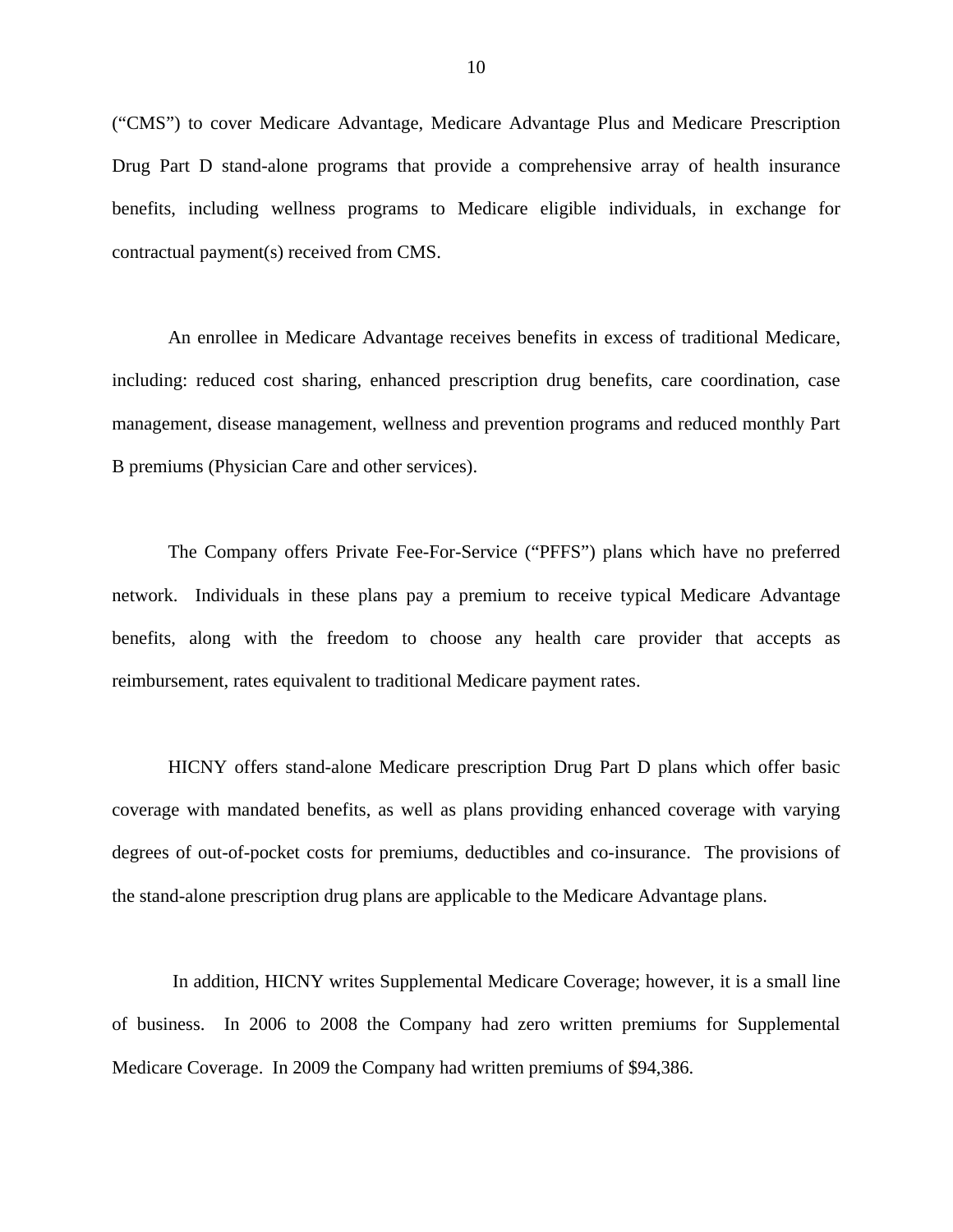|      | Net Admitted<br>Assets | Capital and<br>Surplus | Net Premium<br>Income | Net Income  |
|------|------------------------|------------------------|-----------------------|-------------|
| 2009 | \$110,023,051          | \$75,418,825           | \$120,712,619         | \$8,499,152 |
| 2008 | 83,697,724             | 66,770,435             | 131,605,689           | (7,613,200) |
| 2007 | 136,997,425            | 74,084,329             | 198,245,088           | 14,895,222  |
| 2006 | 111,014,034            | 15,039,048             | 130,929,846           | (750, 077)  |

The following table displays HICNY's net admitted assets, capital and surplus, net premium income and net income during the period under examination:

In 2008, the Company's net admitted assets decreased due to a reduction in healthcare receivables due from CMS. Capital and surplus decreased due to the net loss for 2008. The net loss for 2008 was largely due to CMS not assigning low income members to the Company, as in 2007. PFFS members increased in 2008, but did offset the decline of low income members, however, the change in health benefits paid in 2008 increased 280% from 2007, resulting in a net loss.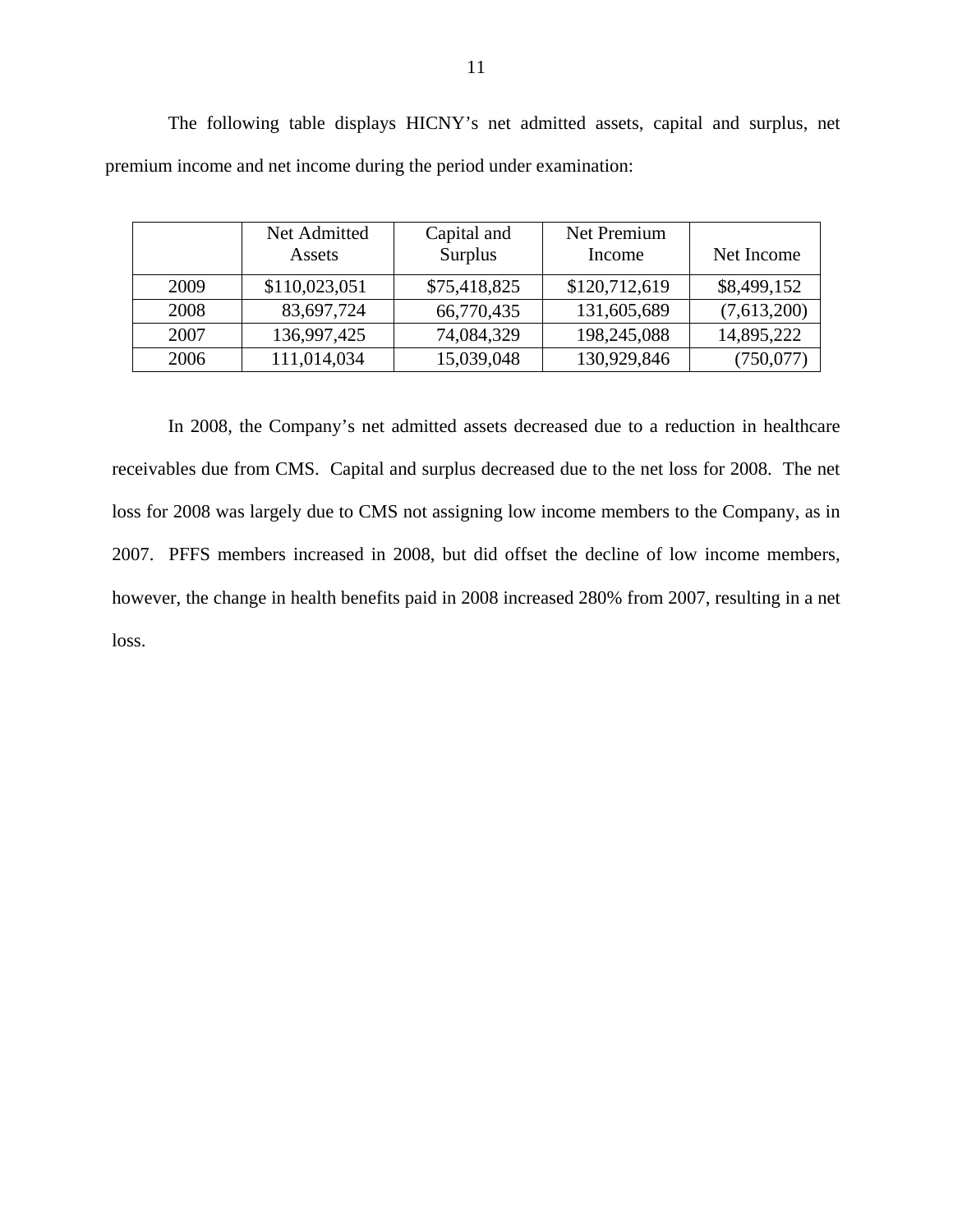## <span id="page-13-0"></span>D. Holding Company System

HICNY is a wholly-owned subsidiary of Humana Inc. Its Parent, is a publicly traded corporation domiciled in the State of Delaware. The following chart depicts the Company's holding company system as of December 31, 2009:

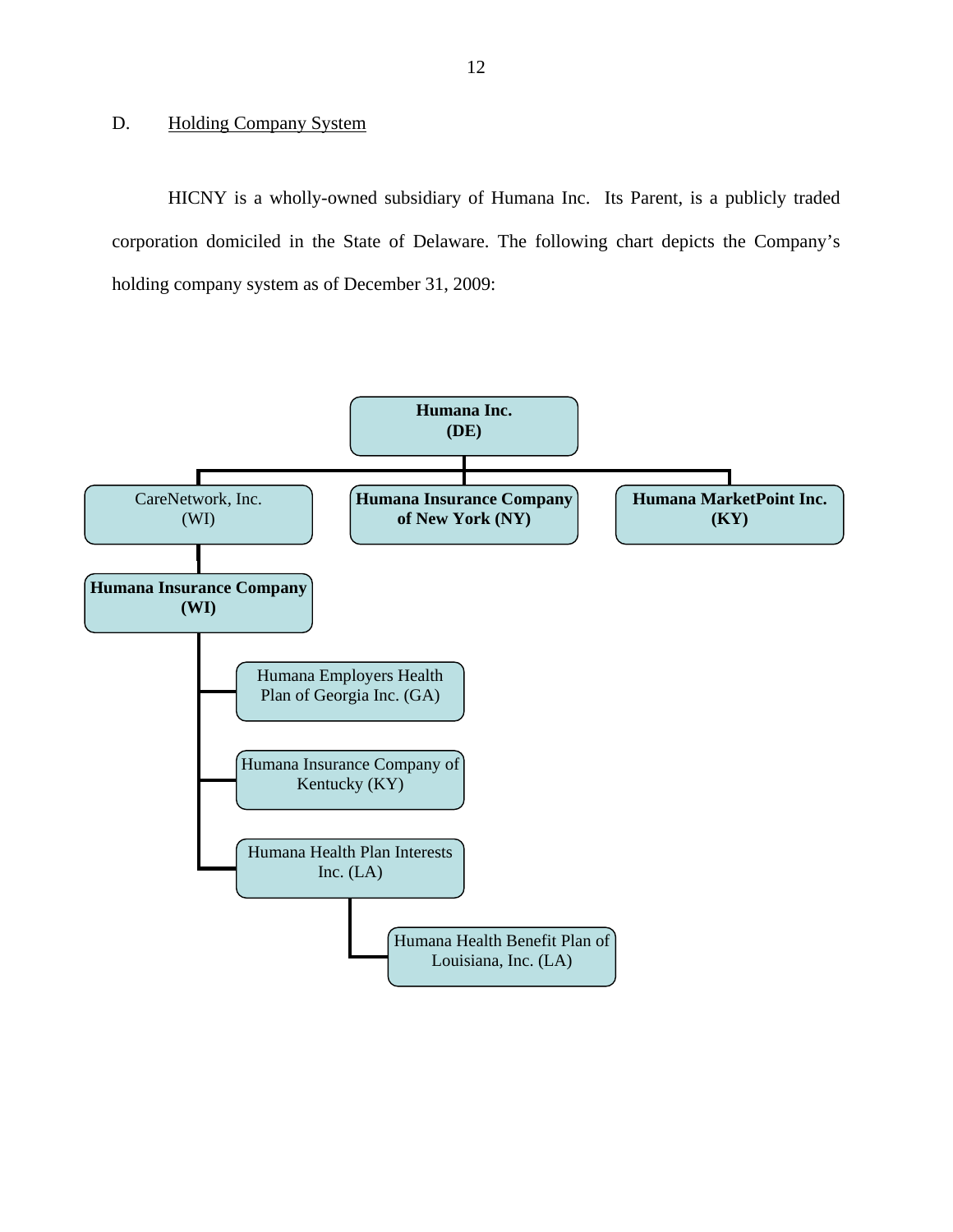The above chart does not include all of the subsidiaries of the holding company. The chart includes only the affiliates of which there are service agreements with HICNY.

#### Inter-company Agreements

The Company is a party to nine (9) inter-company agreements with its Parent and affiliates, which are subject to the Department's review and approval. These agreements involve activities such as: administrative services, cash management, investment management, tax consolidation filing, etc. The most significant of these agreements is the Corporate Service Agreement between Humana Inc. and the Company. Under the terms of this agreement, dated June 29, 2006, Humana Inc. provides the following services to the Company: financial, management, accounting, underwriting, marketing, legal, medical provider, member services, medical management, agency development, employee management and benefit, information systems and other general and administrative services.

The Corporate Service Agreement between HICNY and Humana, Inc. states in part:

"…*settlement of the current month's costs of this service agreement shall occur during the same month based on an estimate. Final settlement of any residual activity will be made February 28, May 15, August 15, and November 15 for the preceding calendar quarter based upon an invoice for the balance due.*"

A review of the inter-company transactions between the Company and its Parent, Humana, Inc., revealed that settlement dates were not within the timeframe set forth required by the agreement, as detailed above.

It is recommended that the Company settle the inter-company transactions with its Parent in accordance with the specified due dates in the service agreement.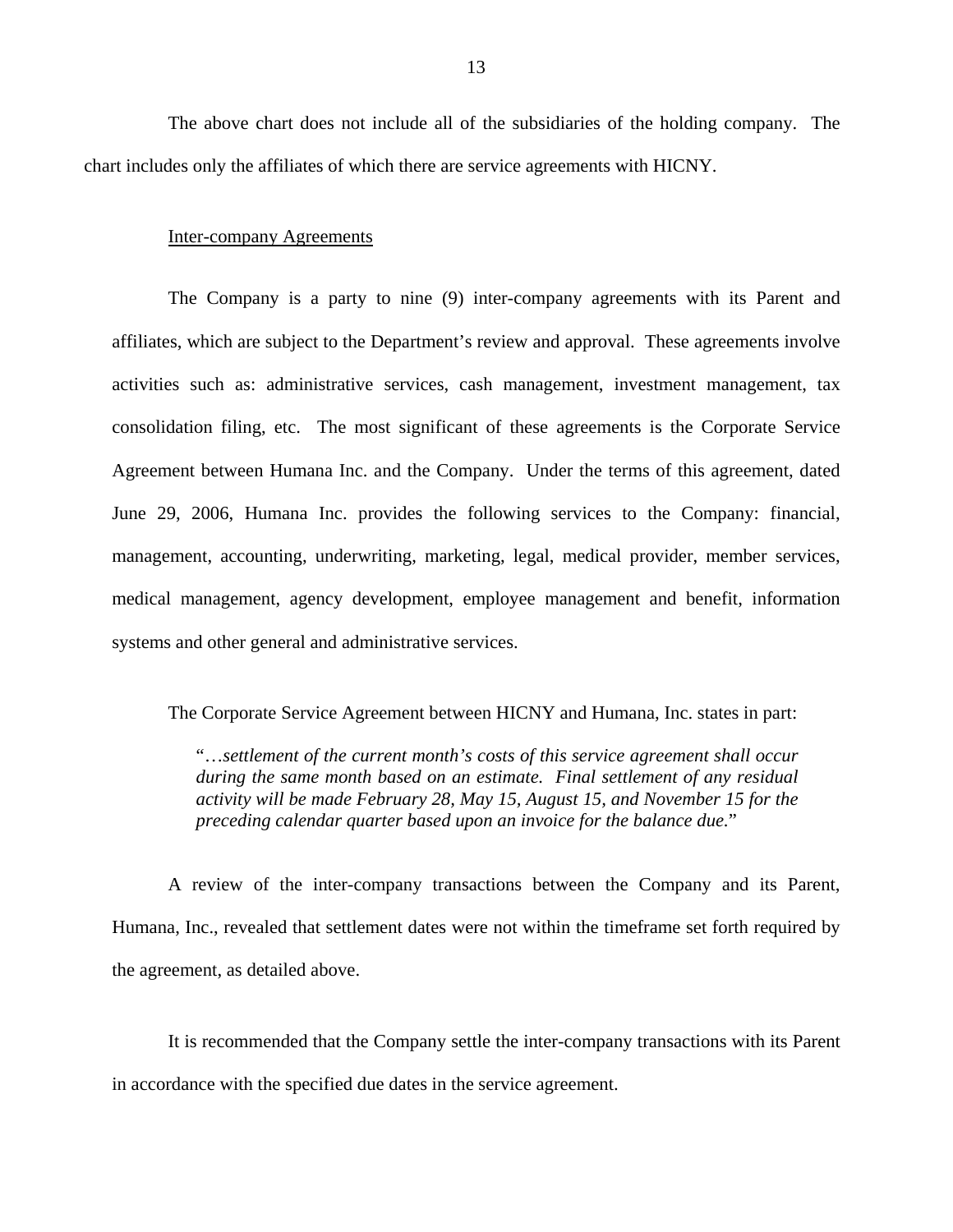<span id="page-15-0"></span>E. Custodial Agreement

A review of the Domestic Custody Agreement dated March 23, 2005, between Humana Insurance Company of New York and JPMorgan Chase Bank, N.A. revealed that the agreement did not include the following protective covenants, as suggested by the National Association of Insurance Commissioners ("NAIC"):

1. The Custodial Agreement shall be authorized by a resolution on behalf of the board of directors or an authorized committee of the insurance company.

2. The custodian is obligated to indemnify the insurance company for any insurance company's loss of securities in the custodian's custody, except that, unless domiciliary state law, regulation or administrative action otherwise require a stricter standard, the custodian shall not be so obligated to the extent that such loss was caused by other than the negligence or dishonesty of the custodian.

3. In the event of a loss of the securities for which the custodian is obligated to indemnify the insurance company, the securities shall be promptly replaced or the value of the securities and the value of any loss of rights or privileges resulting from said loss of securities shall be promptly replaced.

4. The custodian shall not be liable for any failure to take any action required to be taken hereunder in the event and to the extent that the taking of such action is prevented or delayed by war (whether declared or not and including existing wars), revolution insurrection, riot, civil commotion, act of God, accident, fire, explosions, stoppage of labor, strikes or other differences with employees, laws, regulations, orders or other acts of any governmental authority, or any other cause whatever beyond its reasonable control.

5. If the custodial agreement has been terminated or if 100% of the account assets in any one custody account have been withdrawn, the custodian shall provide written notification, within three business days of termination or withdrawal, to the insurer's domiciliary commissioner.

6. During regular business hours, and upon reasonable notice, and officer or employee of the insurance company, an independent accountant selected by the insurance company and a representative of an appropriate regulatory body shall be entitled to examine, on the premises of the custodian, its records relating to securities, if the custodian is given written instructions to that effect from an authorized officer of the insurance company.

7. To the extent that certain information maintained by the custodian is relied upon by the insurance company in preparation of its annual statement and supporting schedules, the custodian agrees to maintain records sufficient to determine and verify such information.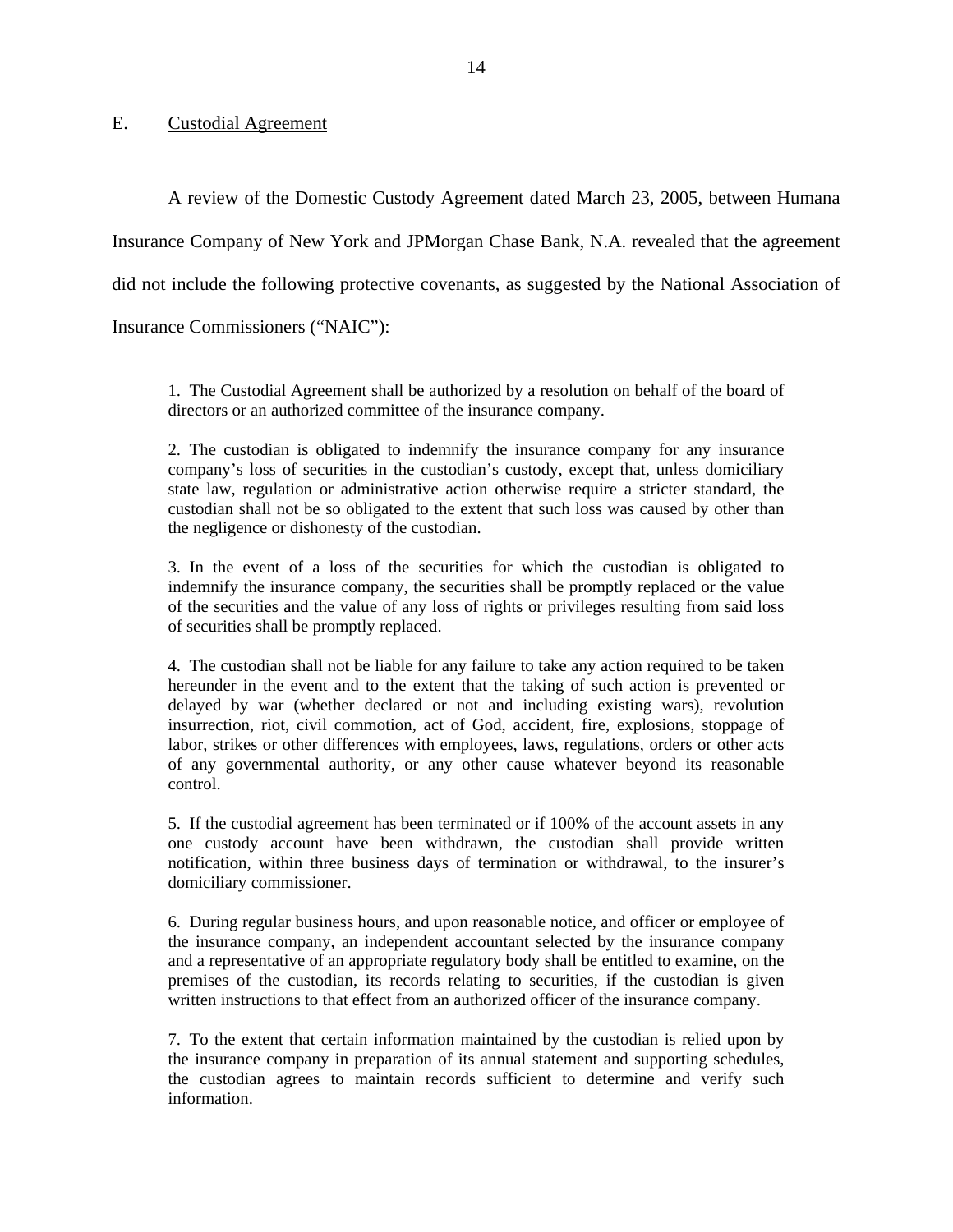8. The custodian shall provide, upon written request from a regulator or an authorized officer of the insurance company, the appropriate affidavits, with respect to the insurance company's securities held by the custodian.

9. The custodian shall secure and maintain insurance protection in an adequate amount.

It is recommended that the Company amend its custodial agreement with JPMorgan

Chase Bank, N.A. to include all of the provisions in the NAIC guidelines.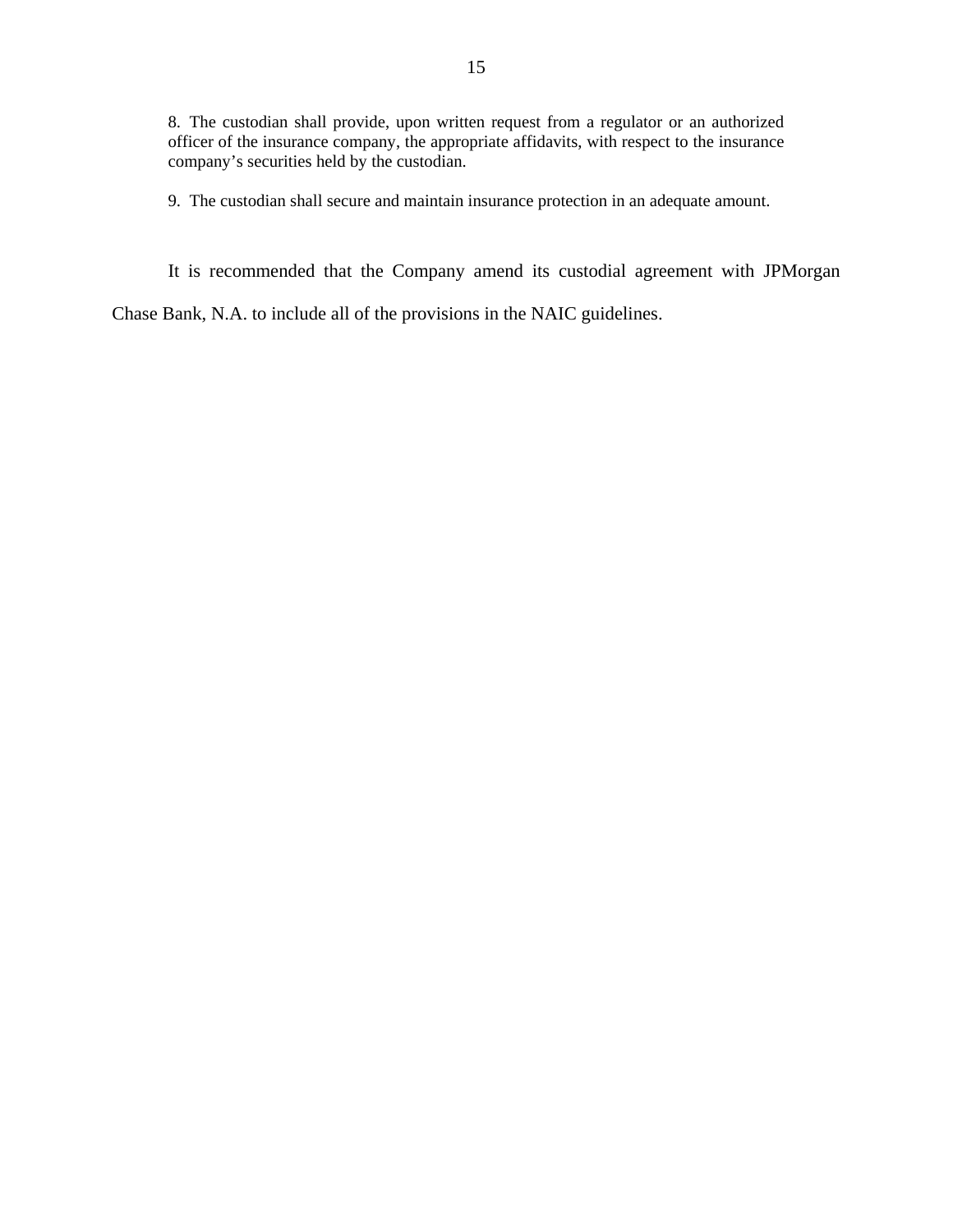## **3. FINANCIAL STATEMENTS**

## A. Balance Sheet

The following shows the assets, liabilities and capital and surplus as determined by this examination. This statement is the same as the balance sheet included by HICNY in its filed annual statement, as of December 31, 2009:

|                                                                          | Examination              | Company       |  |
|--------------------------------------------------------------------------|--------------------------|---------------|--|
| Assets                                                                   |                          |               |  |
| <b>Bonds</b>                                                             | $\mathcal{S}$<br>249,302 | \$<br>249,302 |  |
| Cash and cash equivalents                                                | 100,887,660              | 100,887,660   |  |
| Short-term investments                                                   | 21,916                   | 21,916        |  |
| Interest income due and accrued                                          | 1,352                    | 1,352         |  |
| Uncollected premiums and agents'<br>balances in the course of collection | 919,974                  | 919,974       |  |
| Accrued retrospective premiums                                           | 633,882                  | 633,882       |  |
| Amounts recoverable relating to<br>uninsured plans                       | 3,193,495                | 3,193,495     |  |
| Net deferred tax asset                                                   |                          |               |  |
| Healthcare and other amounts<br>receivable                               | 4,115,470                | 4,115,470     |  |
| Total assets                                                             | S.                       | 0.023.0       |  |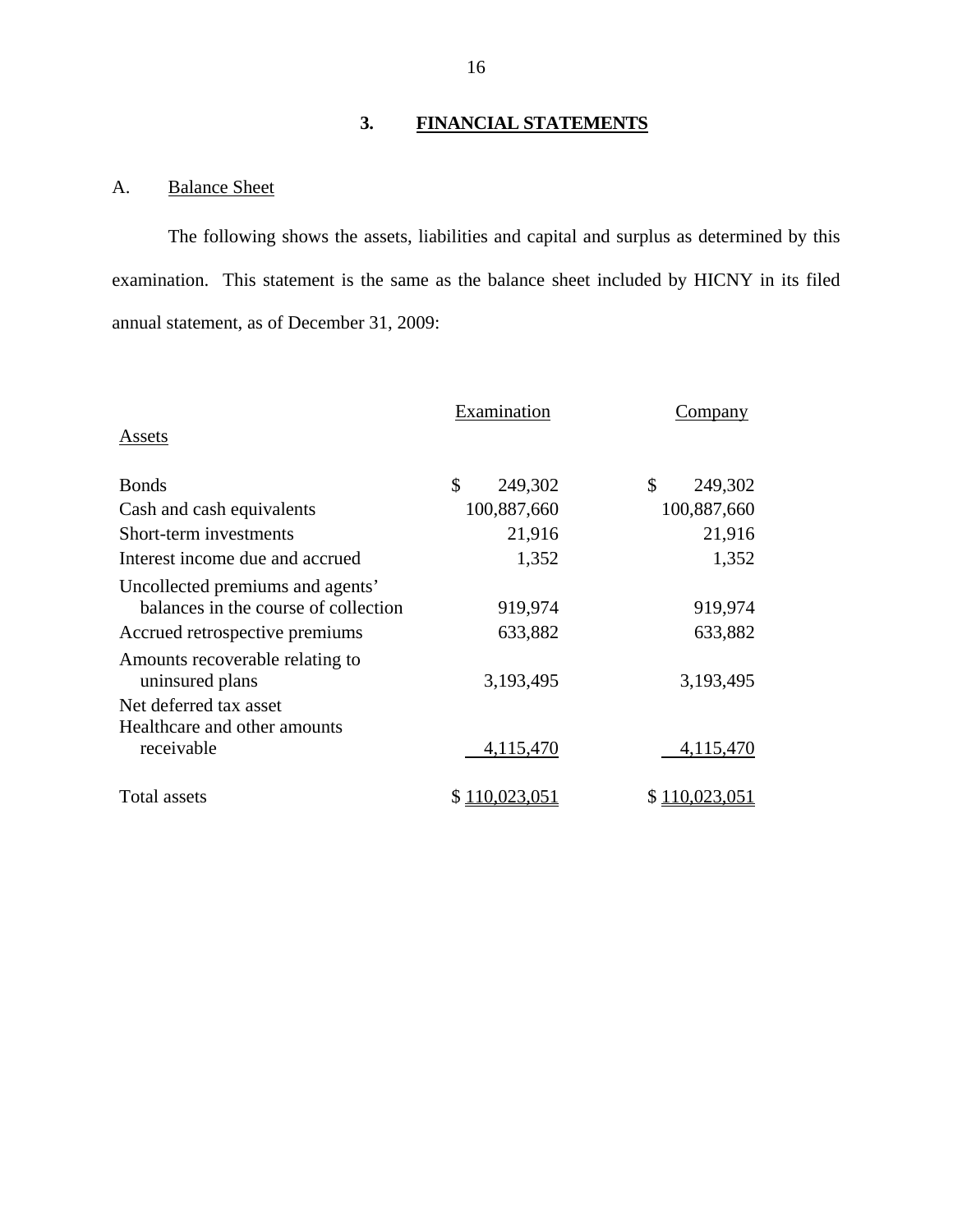|                                                        | Examination                 | <b>Company</b>             |
|--------------------------------------------------------|-----------------------------|----------------------------|
| Liabilities                                            |                             |                            |
| Claims unpaid                                          | $\mathcal{S}$<br>12,667,862 | \$<br>12,667,862           |
| Unpaid claims adjustment expenses                      | 216,519                     | 216,519                    |
| Aggregate health policy reserves                       | 637,762                     | 637,762                    |
| Aggregate health claim reserves                        | 21,000                      | 21,000                     |
| Premiums received in advance                           | 853,526                     | 853,526                    |
| General expenses due and accrued                       | 3,715                       | 3,715                      |
| Net deferred tax liability                             | 33,651                      | 33,651                     |
| Amounts due to parents, subsidiaries<br>and affiliates | 1,793,072                   | 1,793,072                  |
| Liability for amounts held under<br>uninsured plans    | 18,329,989                  | 18,329,989                 |
| Aggregate write-ins for other liabilities              | 47,130                      | 47,130                     |
| <b>Total liabilities</b>                               | 34,604,226<br>\$            | \$<br>34,604,226           |
| <b>Capital and Surplus</b>                             |                             |                            |
| Common capital stock                                   | $\mathcal{S}$<br>1,500,000  | $\mathcal{S}$<br>1,500,000 |
| Gross paid-in and contributed surplus                  | 60,500,000                  | 60,500,000                 |
| Unassigned funds                                       | 13,418,825                  | 13,418,825                 |
| Total capital and surplus                              | \$<br>75,418,825            | 75,418,825<br>\$           |
| Total liabilities, capital and surplus                 | \$110,023,051               | \$110,023,051              |

 **Note:** The Internal Revenue Service ("IRS") has completed audits of Humana, Inc.'s consolidated Federal Income exposure to HICNY for any tax assessment and no liability has been established herein relative to such contingency. Tax returns which the Company is a party to, for fiscal years 2006 and prior. Humana, Inc.'s 2007 to 2009 Federal income tax return was under review by the IRS during March of 2011. The examiner is unaware of any potential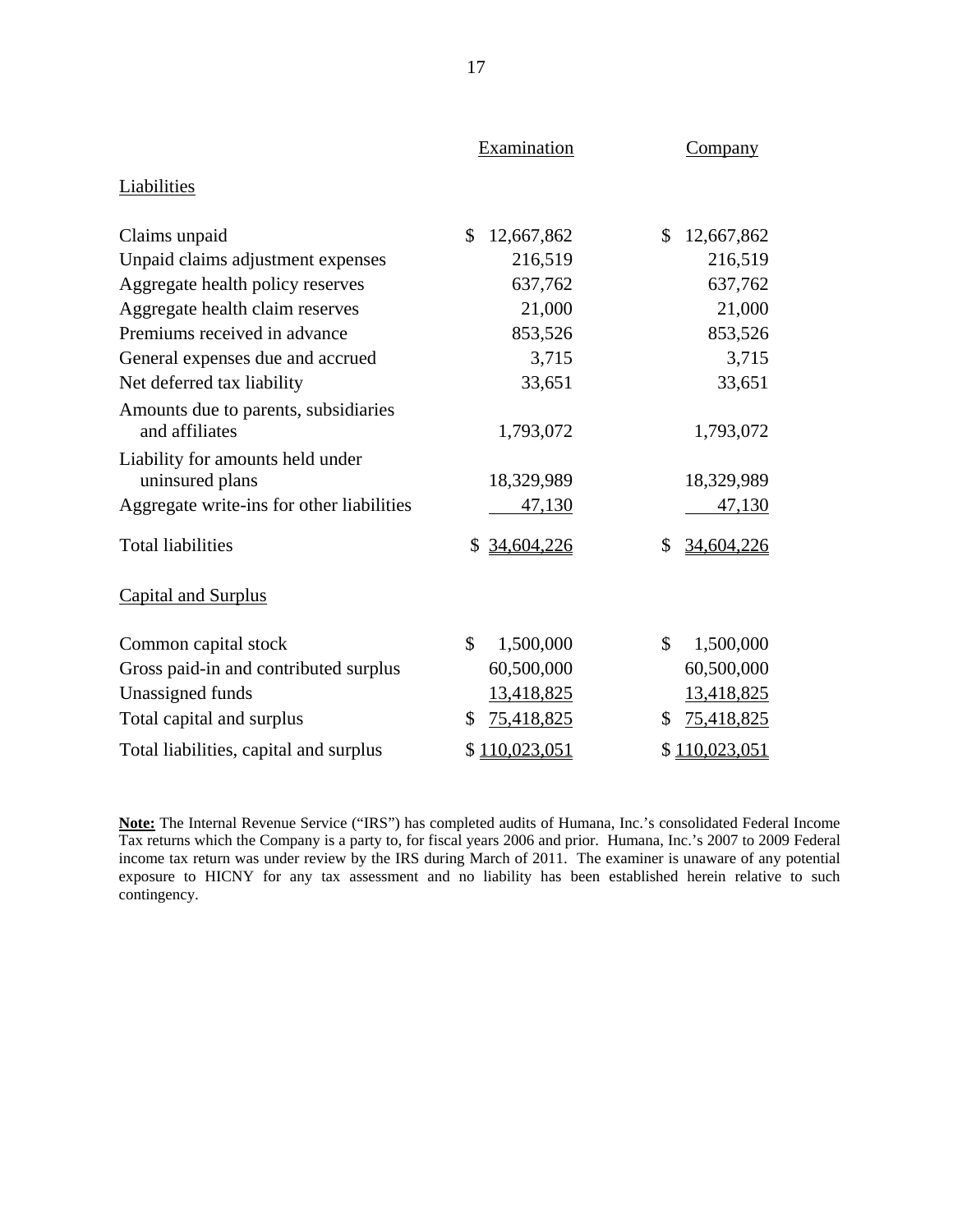# <span id="page-19-0"></span>B. Statement of Revenue, Expenses and Capital and Surplus

Capital and surplus increased \$75,035,554 during the four-year examination period, January 1, 2006 through December 31, 2009, detailed as follows:

| Revenue                               |               |               |
|---------------------------------------|---------------|---------------|
| Premium income                        |               | \$581,493,242 |
| Total revenue                         |               | 581,493,242   |
| Hospital and medical expenses         |               |               |
| Hospital/medical benefits             | \$72,269,858  |               |
| Other professional services           | 561,620       |               |
| Emergency room and out-of-area        | 1,452,482     |               |
| Prescription drugs                    | 427,883,400   |               |
| Incentive pool, withhold adjustments  |               |               |
| and bonus amounts                     | 382,907       |               |
| Total hospital and medical expenses   | \$502,550,267 |               |
| Claims adjustment expenses            | 14,850,690    |               |
| General administrative expenses       | 43,206,238    |               |
| Total underwriting deductions         |               | \$560,607,195 |
| Net underwriting gains                |               | \$20,886,047  |
| Net investment income earned          | \$1,934,126   |               |
| Net realized capital gains            | 1,583         |               |
| Net investment gains                  |               | 1,935,709     |
| Aggregate write-ins for other income  |               | 1,671         |
| Net income before federal and foreign |               |               |
| income taxes                          |               | \$22,823,427  |
| Federal and foreign income taxes      |               |               |
| incurred                              |               | 7,792,331     |
| Net income                            |               | \$15,031,096  |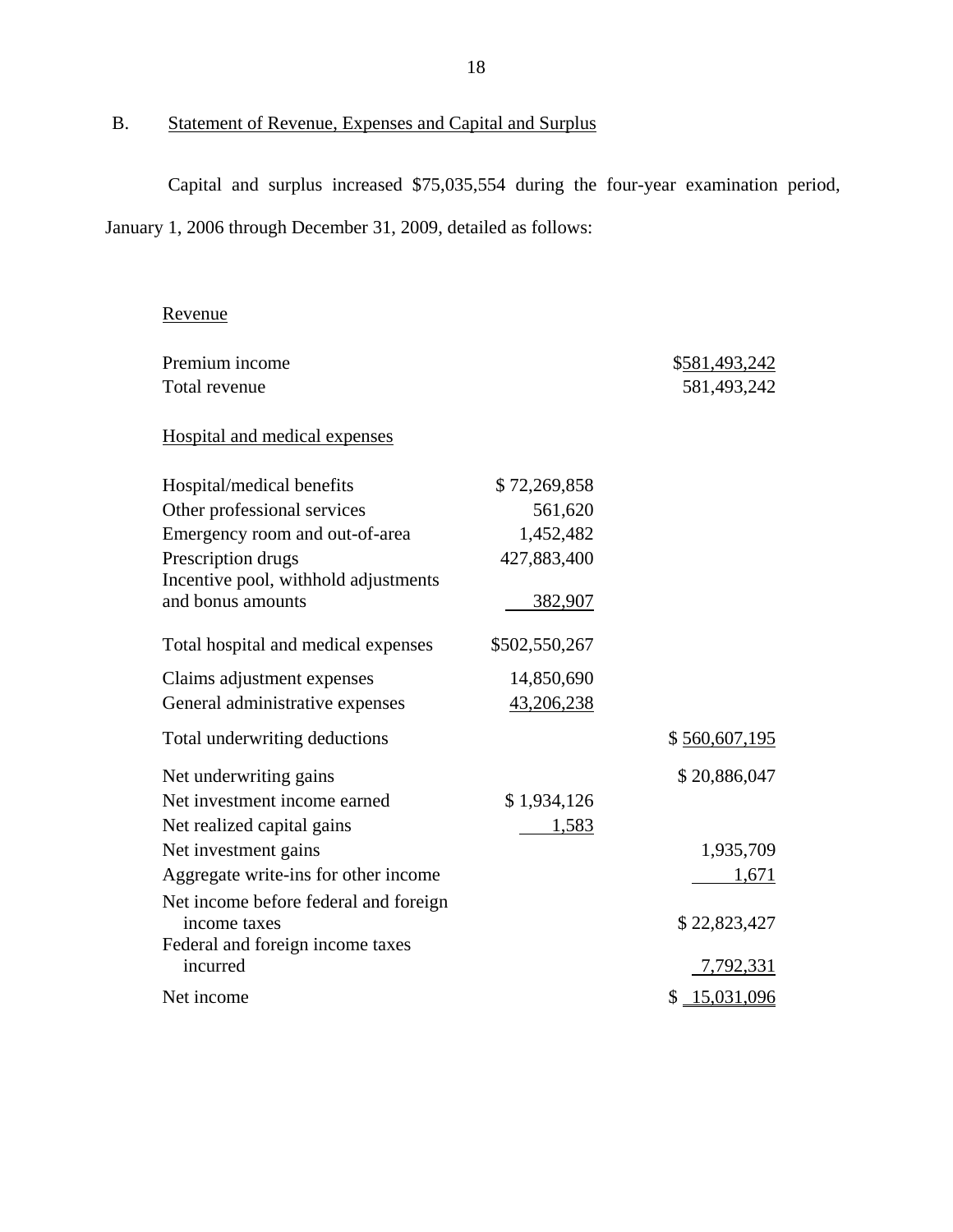Changes in Capital and Surplus

Capital and surplus, per report on organization, as of December 31, 2005 \$ 383,271

|                                                                            | Gains        | Losses     |              |
|----------------------------------------------------------------------------|--------------|------------|--------------|
|                                                                            | in Surplus   | in Surplus |              |
| Net income                                                                 | \$15,031,096 |            |              |
| Change in net deferred income tax                                          |              | \$33,653   |              |
| Change in non-admitted assets                                              |              | 461,889    |              |
| Paid-in surplus                                                            | 60,500,000   |            |              |
| Net increase in capital and surplus                                        |              |            | \$75,035,554 |
| Capital and surplus, per report on<br>examination, as of December 31, 2009 |              |            | \$75,418,825 |

The Paid-in surplus of \$60,500,000 consists of capital contributions for the calendar years 2007 and 2006, totaling \$45 million and \$15.5 million, respectively, from Humana Inc., HICNY's Parent

### **4. CLAIMS UNPAID**

 The examination liability of \$12,667,862 for the above captioned account is the same as the amount reported by the Company in its filed annual statement as of December 31, 2009. The examination analysis of the claims unpaid reserve was conducted in accordance with generally accepted actuarial principles and practices and was based on statistical information contained in the Company's internal records and in its filed annual statements as verified by the examiner. The examination reserve was based upon actual payments made through a point in time, plus an estimate for claims remaining unpaid at that date. Such estimate was calculated based on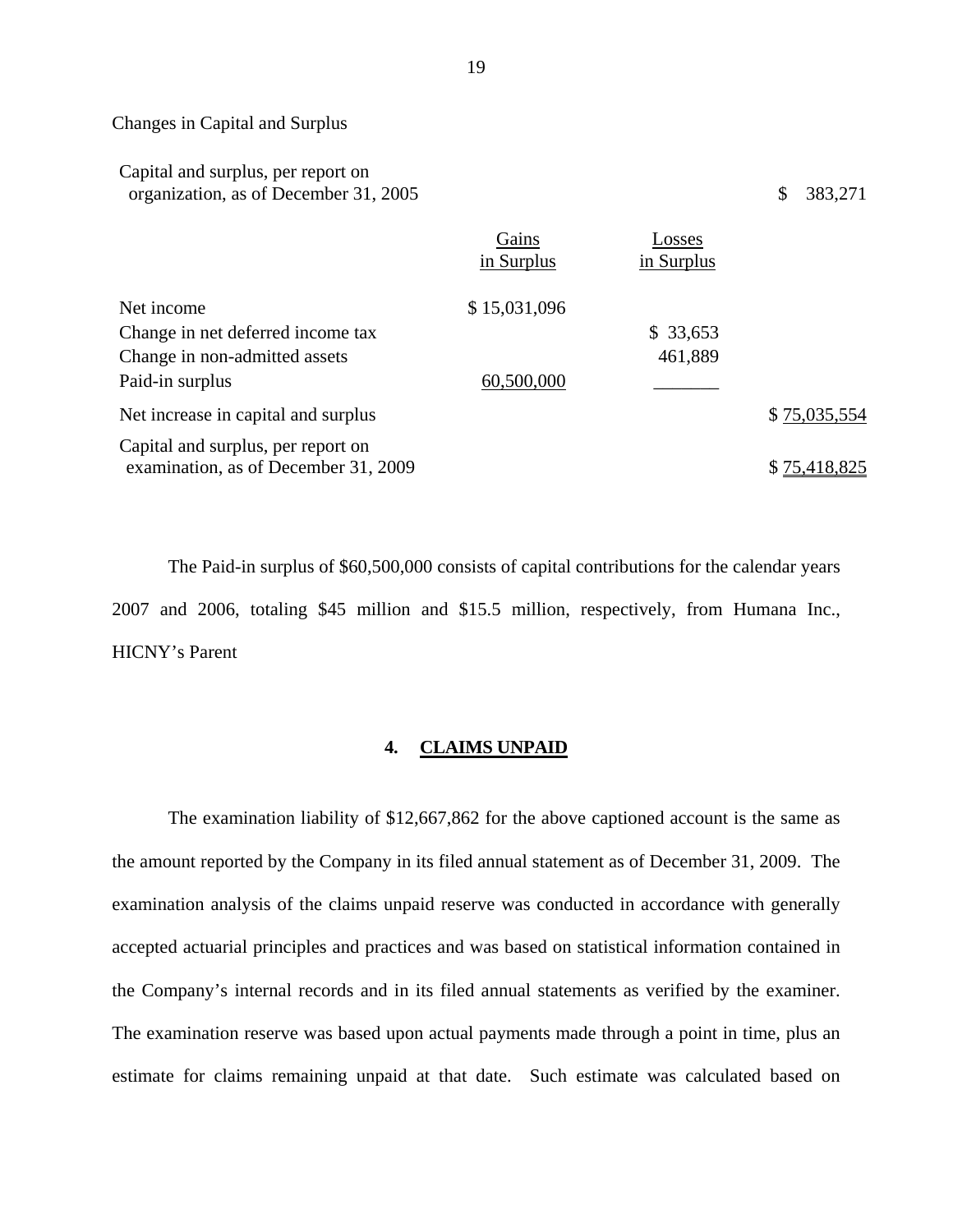<span id="page-21-0"></span>actuarial principles, which utilized the Company's experience in projecting the ultimate cost of claims incurred on or prior to December 31, 2009.

#### **5**. **MARKET CONDUCT ACTIVITES**

In the course of this examination, a review was made of the manner in which the Company conducts its business and fulfills its contractual obligations to policyholders and claimants. In determining the scope of this review, the examiner took into consideration the Company's lines of business, Medicare Advantage and Prescription Drug Part D, which fall under the purview of CMS' requirements, as opposed to the statutory requirements of the Department. Thus, the market conduct review was limited.

No issues or areas of non-compliance were noted.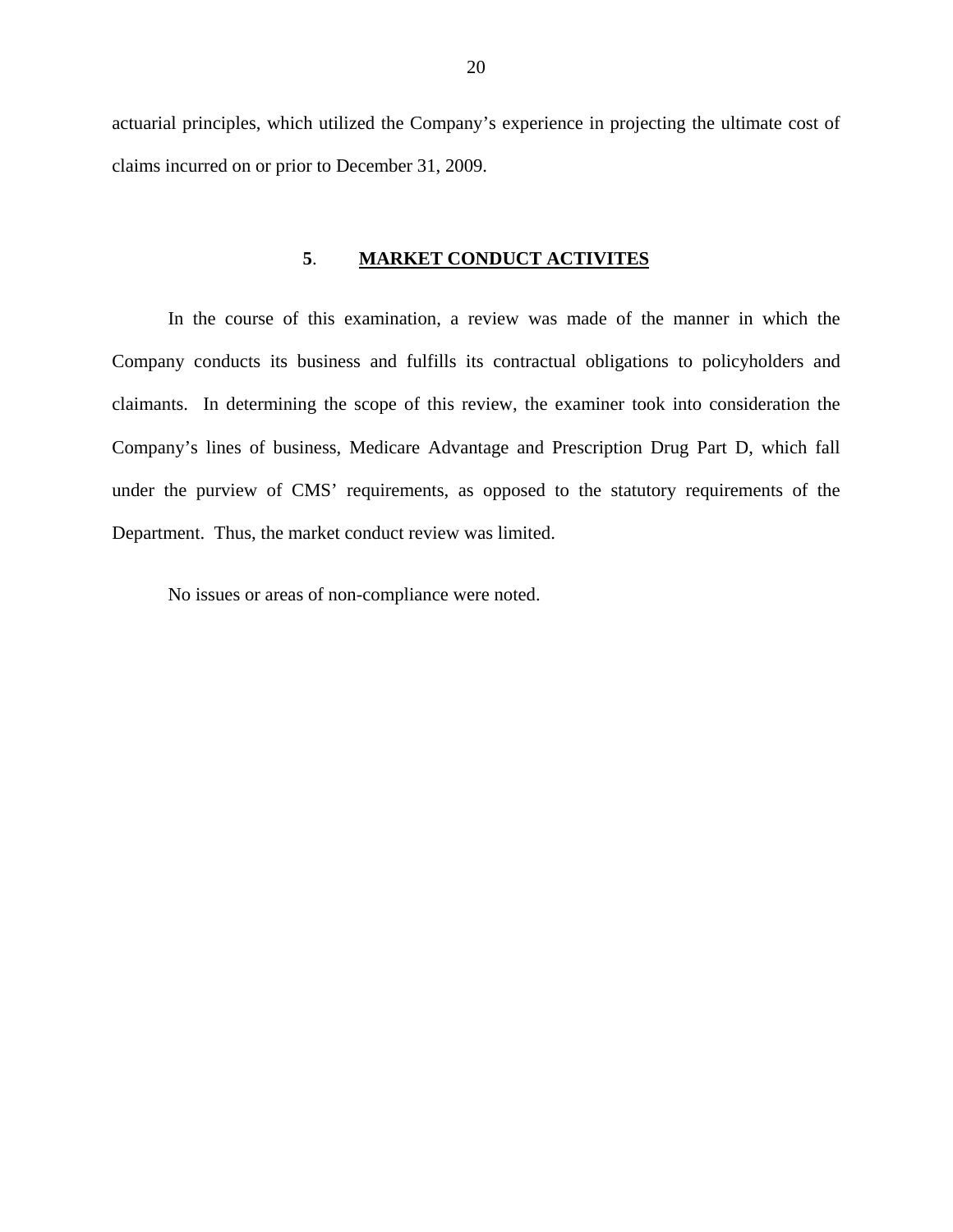## **5. SUMMARY OF COMMENTS AND RECOMMENDATIONS**

## **ITEM PAGE NO.**

## A. Board of Directors

- i. It is recommended that the Board of Directors hold board meetings on at least a quarterly basis during each calendar year. 6
- ii. It is also recommended that HICNY comply with its By-Laws by only using unanimous written consents by the BOD in lieu of a regularly scheduled meeting, in defined limited occasions. 6
- iii. It is recommended that the Company comply with Article III, Section 3 of its By-Laws and appoint a Board member(s) to the Finance Committee. 7
- iv. It is recommended that HICNY's Board of Directors comply with the process requirements set forth in Department Circular Letter No. 9 (1999). 7

## B. Inter- Company Agreements

It is recommended that the Company settle the inter-company transactions with its Parent in accordance with the specified due dates in the service agreement. 13

## **Custodial Agreement**

C. Custodial Agreement<br>It is recommended that the Company amend its custodial agreement with JPMorgan Chase Bank, N.A. to include all of the provisions in the NAIC guidelines. 15